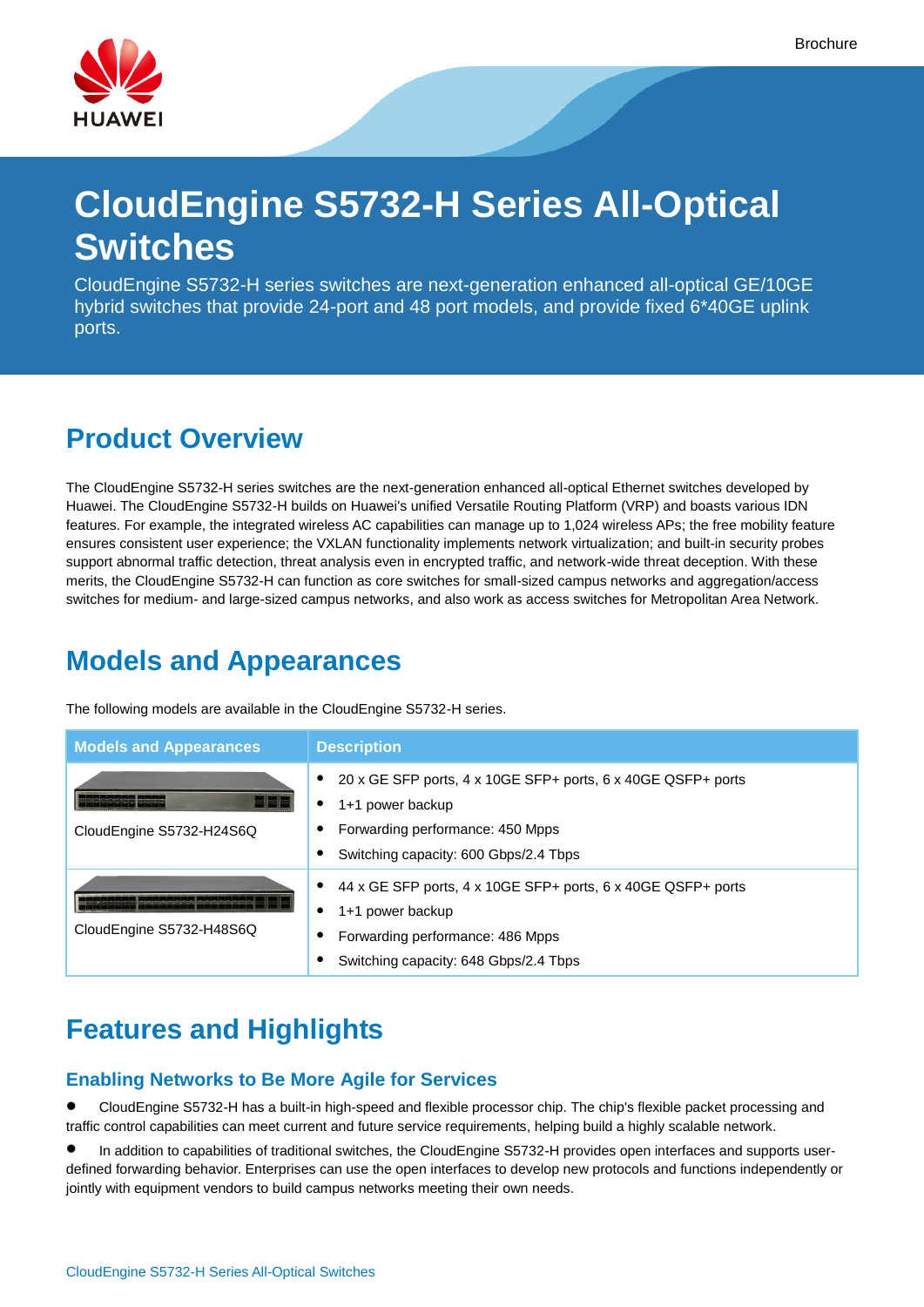CloudEngine S5732-H series switches, on which enterprises can define their own forwarding models, forwarding behavior, and lookup algorithms. Microcode programmability makes it possible to provide new services within six months, without the need of replacing the hardware. In contrast, traditional ASIC chips use a fixed forwarding architecture and follow a fixed forwarding process. For this reason, new services cannot be provisioned until new hardware is developed to support the services one to three years later.

### **Delivering Abundant Services More Agilely**

 This CloudEngine S5732-H provides the integrated WLAN AC(native AC) function that can manage 1,024 APs, reducing the costs of purchasing additional WLAN AC hardware and breaking the forwarding performance bottleneck of an external WLAN AC. With this switch series, customers can stay ahead in the high-speed wireless era.

 With the unified user management function, the CloudEngine S5732-H authenticates both wired and wireless users, ensuring a consistent user experience no matter whether they are connected to the network through wired or wireless access devices. The unified user management function supports various authentication methods, including 802.1x, MAC address, and Portal authentication, and is capable of managing users based on user groups, domains, and time ranges. These functions visualize user and service management and boost the transformation from device-centric management to user experiencecentric management.

 The CloudEngine S5732-H provides excellent quality of service (QoS) capabilities and supports queue scheduling and congestion control algorithms. Additionally, it adopts innovative priority queuing and multi-level scheduling mechanisms to implement fine-grained scheduling of data flows, meeting service quality requirements of different user terminals and services.

> Note: The CloudEngine S5732-H can manage 16 APs by default . You can purchase licenses for more AP management on demand.

#### **Providing Fine Granular Network Management More Agilely**

 The CloudEngine S5732-H uses the Packet Conservation Algorithm for Internet (iPCA) technology that changes the traditional method of using simulated traffic for fault location. iPCA technology can monitor network quality for any service flow anywhere and anytime, without extra costs. It can detect temporary service interruptions in a very short time and can identify faulty ports accurately. This cutting-edge fault detection technology turns "extensive management" to "fine granular management."

 The CloudEngine S5732-H supports Two-Way Active Measurement Protocol (TWAMP) to accurately check any IP link and obtain the entire network's IP performance. This protocol eliminates the need of using a dedicated probe or a proprietary protocol.

 The CloudEngine S5732-H supports SVF and functions as a parent switch. With this virtualization technology, a physical network with the "Small-sized core/aggregation switches + Access switches + APs" structure can be virtualized into a "super switch", greatly simplifying network management.

 With the Easy Deploy function, the CloudEngine S5732-H manages access switches in a similar way an AC manages APs. In deployment, access switches and APs can go online with zero-touch configuration. In the Easy Deploy solution, the Commander collects topology information about the connected clients and stores the clients' startup information based on the topology. Clients can be replaced with zero-touch configuration. The Commander can deliver configurations and scripts to clients in batches and query the delivery results. In addition, the Commander can collect and display information about power consumption on the entire network.

### **Comprehensive VPN Technologies**

 The CloudEngine S5732-H supports the MPLS function, and can be used as access devices of high-quality enterprise leased line.

 The CloudEngine S5732-H allows users in different VPNs to connect to the same switch and isolates users through multiinstance routing. Users in multiple VPNs connect to a provider edge (PE) device through the same physical port on the switch, which reduces the cost on VPN network deployment.

### **Flexible Ethernet Networking**

 In addition to traditional Spanning Tree Protocol (STP), Rapid Spanning Tree Protocol (RSTP), and Multiple Spanning Tree Protocol (MSTP), the CloudEngine S5732-H supports Huawei-developed Smart Ethernet Protection (SEP) technology and the latest Ethernet Ring Protection Switching (ERPS) standard. SEP is a ring protection protocol specific to the Ethernet link layer, and applies to various ring network topologies, such as open ring topology, closed ring topology, and cascading ring topology. This protocol is reliable, easy to maintain, and implements fast protection switching within 50 ms. ERPS is defined in ITU-T G.8032. It implements millisecond-level protection switching based on traditional Ethernet MAC and bridging functions.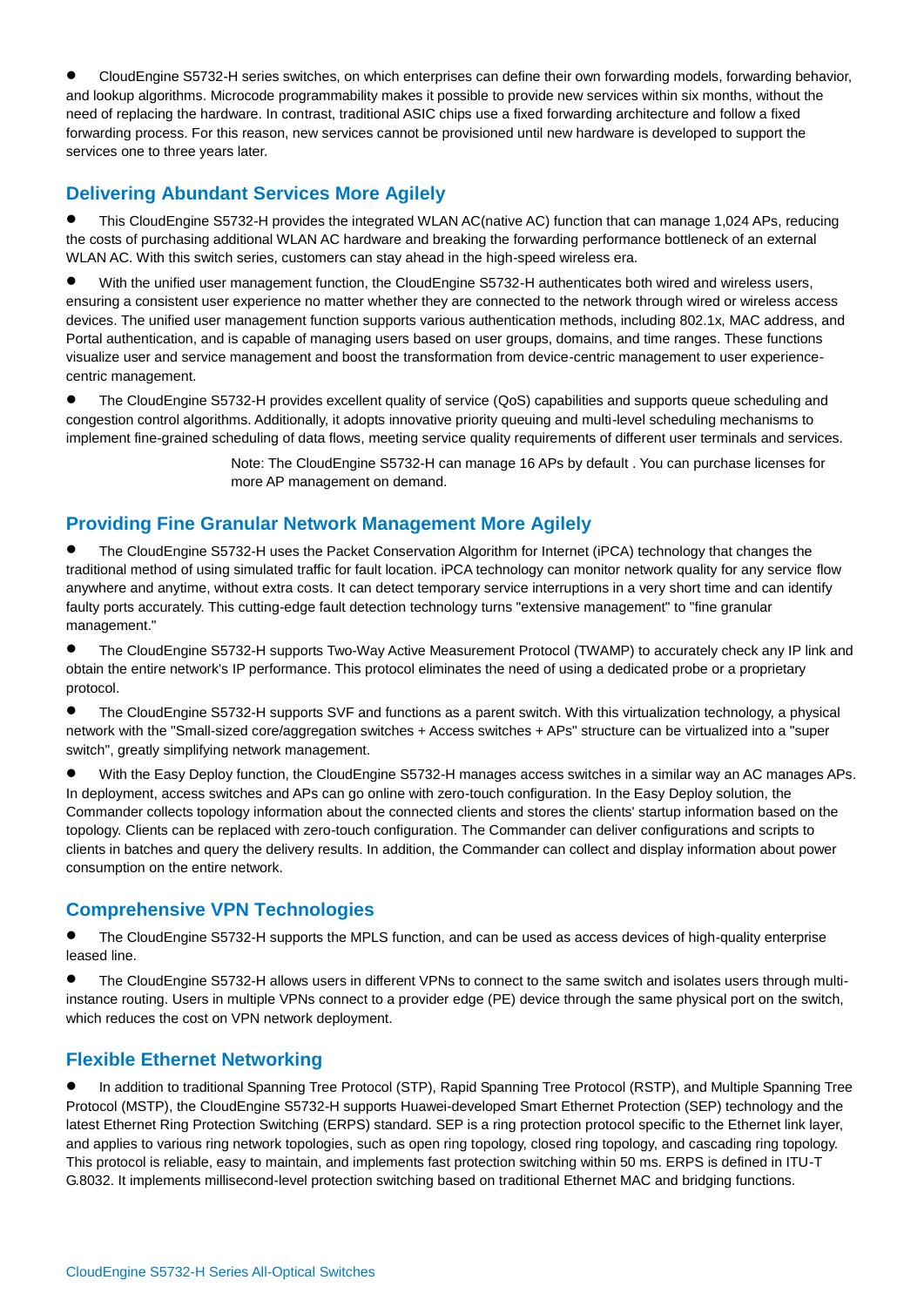The CloudEngine S5732-H supports Smart Link and Virtual Router Redundancy Protocol (VRRP), which implement backup of uplinks. One CloudEngine S5732-H switch can connect to multiple aggregation switches through multiple links, significantly improving reliability of access devices.

### **Various Security Control Methods**

 The CloudEngine S5732-H supports 802.1x authentication, MAC address authentication, Portal authentication, and hybrid authentication, and can dynamically delivery user policies such as VLANs, QoS policies, and access control lists (ACL). It also supports user management based on user groups.

 The CloudEngine S5732-H provides a series of mechanisms to defend against DoS and user-targeted attacks. DoS attacks are targeted at switches and include SYN flood, Land, Smurf, and ICMP flood attacks. User-targeted attacks include bogus DHCP server attacks, IP/MAC address spoofing, DHCP request flood, and change of the DHCP CHADDR value.

 The CloudEngine S5732-H sets up and maintains a DHCP snooping binding table, and discards the packets that do not match the table entries. You can specify DHCP snooping trusted and untrusted ports to ensure that users connect only to the authorized DHCP server.

 The CloudEngine S5732-H supports strict ARP learning, which prevents ARP spoofing attackers from exhausting ARP entries.

#### **Mature IPv6 Features**

 The CloudEngine S5732-H is developed based on the mature, stable VRP and supports IPv4/IPv6 dual stacks, IPv6 routing protocols (RIPng, OSPFv3, BGP4+, and IS-IS for IPv6). With these IPv6 features, the CloudEngine S5732-H can be deployed on a pure IPv4 network, a pure IPv6 network, or a shared IPv4/IPv6 network, helping achieve IPv4-to-IPv6 transition.

### **Intelligent Stack (iStack)**

 The CloudEngine S5732-H supports the iStack function that combines multiple switches into a logical switch. Member switches in a stack implement redundancy backup to improve device reliability and use inter-device link aggregation to improve link reliability. iStack provides high network scalability. You can increase a stack's ports, bandwidth, and processing capacity by simply adding member switches. iStack also simplifies device configuration and management. After a stack is set up, up to nine physical switches can be virtualized into one logical device. You can log in to any member switch in the stack to manage all the member switches in the stack.

### **VXLAN Features**

 VXLAN is used to construct a Unified Virtual Fabric (UVF). As such, multiple service networks or tenant networks can be deployed on the same physical network, and service and tenant networks are isolated from each other. This capability truly achieves 'one network for multiple purposes'. The resulting benefits include enabling data transmission of different services or customers, reducing the network construction costs, and improving network resource utilization.

 The CloudEngine S5732-H series switches are VXLAN-capable and allow centralized and distributed VXLAN gateway deployment modes. These switches also support the BGP EVPN protocol for dynamically establishing VXLAN tunnels and can be configured using NETCONF/YANG.

#### **Intelligent O&M**

 The CloudEngine S5732-H provides telemetry technology to collect device data in real time and send the data to Huawei campus network analyzer CampusInsight. The CampusInsight analyzes network data based on the intelligent fault identification algorithm, accurately displays the real-time network status, effectively demarcates and locates faults in a timely manner, and identifies network problems that affect user experience, accurately guaranteeing user experience.

 The CloudEngine S5732-H supports a variety of intelligent O&M features for audio and video services, including the enhanced Media Delivery Index (eMDI). With this eDMI function, the switch can function as a monitored node to periodically conduct statistics and report audio and video service indicators to the CampusInsight platform. In this way, the CampusInsight platform can quickly demarcate audio and video service quality faults based on the results of multiple monitored nodes.

### **Intelligent Upgrade**

 Switches support the intelligent upgrade feature. Specifically, switches obtain the version upgrade path and download the newest version for upgrade from the Huawei Online Upgrade Platform (HOUP). The entire upgrade process is highly automated and achieves one-click upgrade. In addition, preloading the version is supported, which greatly shortens the upgrade time and service interruption time.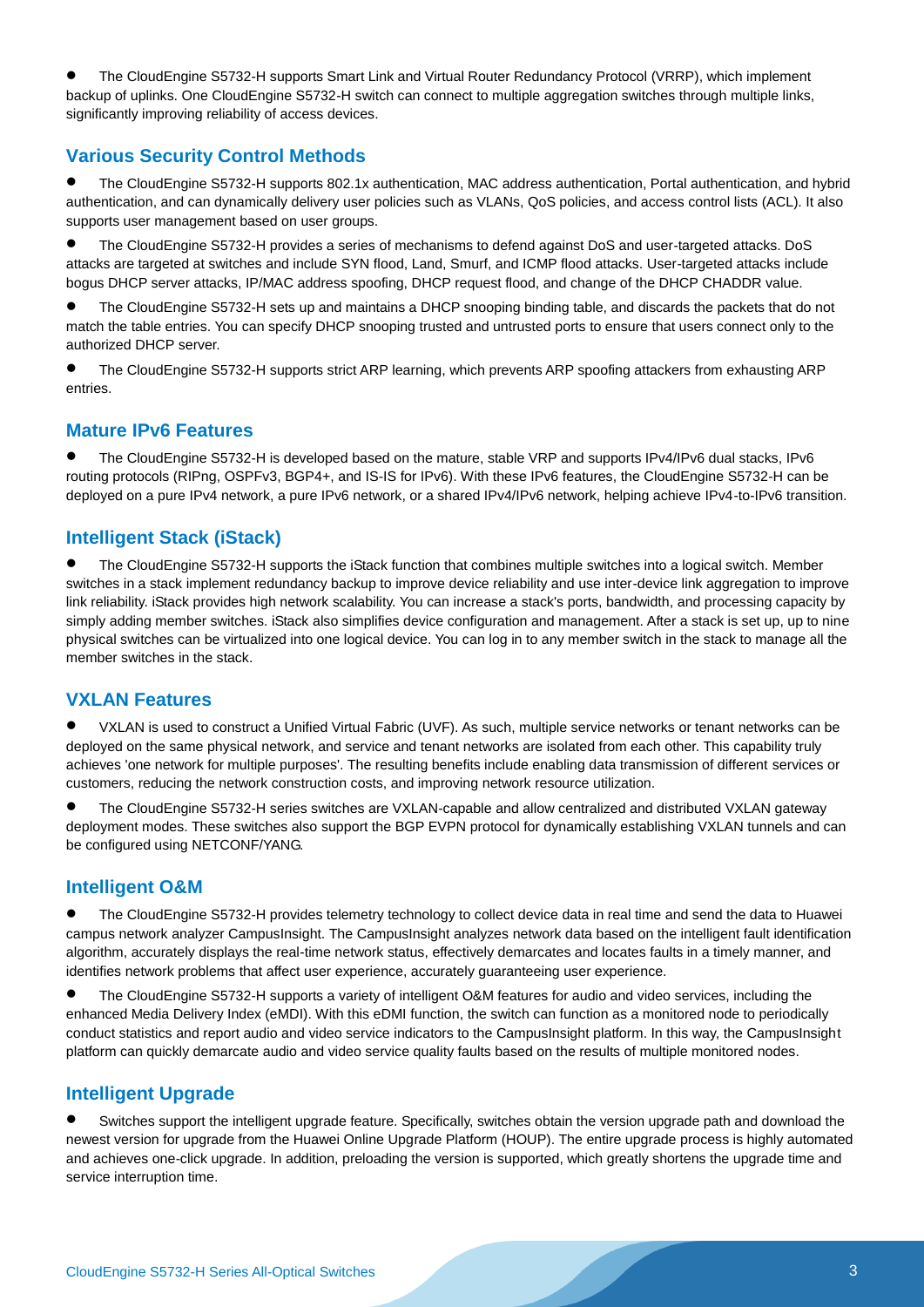The intelligent upgrade feature greatly simplifies device upgrade operations and makes it possible for the customer to upgrade the version independently. This greatly reduces the customer's maintenance costs. In addition, the upgrade policies on the HOUP platform standardize the upgrade operations, which greatly reduces the risk of upgrade failures.

### **Big Data Security Collaboration**

 The CloudEngine S5732-H switches use NetStream to collect campus network data and then report such data to the Huawei HiSec Insight. The purposes of doing so are to detect network security threats, display the security posture across the entire network, and enable automated or manual response to security threats. The HiSec Insight delivers the security policies to the iMaster NCE-Campus. The iMaster NCE-Campus then delivers such policies to switches that will handle security events accordingly. All these ensure campus network security.

 The CloudEngine S5732-H supports Encrypted Communication Analytics(ECA). It uses built-in ECA probes to extract characteristics of encrypted streams based on NetStream sampling and Service Awareness(SA), generates metadata, and reports the metadata to HiSec Insight. The HiSec Insight uses the AI algorithm to train the traffic model and compare characteristics of extracted encrypted traffic to identify malicious traffic. The HiSec Insight displays detection results on the GUI, provides threat handling suggestions, and automatically isolates threats with the iMaster NCE-Campus to ensure campus network security.

 The CloudEngine S5732-H supports deception. It functions as a sensor to detect threats such as IP address scanning and port scanning on a network and lures threat traffic to the honeypot for further checks. The honeypot performs in-depth interaction with the initiator of the threat traffic, records various application-layer attack methods of the initiator, and reports security logs to the HiSec Insight. The HiSec Insight analyzes security logs. If the HiSec Insight determines that the suspicious traffic is an attack, it generates an alarm and provides handling suggestions. After the administrator confirms the alarm, the HiSec Insight delivers a policy to the iMaster NCE-Campus. The iMaster NCE-Campus delivers the policy to the switch for security event processing, ensuring campus network security.

### **Open Programmability System (OPS)**

 Open Programmability System (OPS) is an open programmable system based on the Python language. IT administrators can program the O&M functions of a switch through Python scripts to quickly innovate functions and implement intelligent O&M.

### **Licensing**

CloudEngine S5732-H supports both the traditional feature-based licensing mode and the latest Huawei IDN One Software (N1 mode for short) licensing mode. The N1 mode is ideal for deploying Huawei CloudCampus Solution in the on-premises scenario, as it greatly enhances the customer experiences in purchasing and upgrading software services with simplicity.

#### Software Package Features in N1 Mode

| <b>Switch Functions</b>                                                                                                                | <b>N1 Basic</b><br><b>Software</b> | <b>N1 Foundation</b><br><b>Software Package</b> | <b>N1 Advanced</b><br><b>Software</b><br><b>Package</b> |
|----------------------------------------------------------------------------------------------------------------------------------------|------------------------------------|-------------------------------------------------|---------------------------------------------------------|
| <b>Basic network functions:</b><br>Layer 2 functions, IPv4, IPv6, MPLS, SVF, and others<br>Note: For details, see the Service Features | $\sqrt{ }$                         | $\sqrt{ }$                                      | $\sqrt{}$                                               |
| Basic network automation based on the iMaster NCE-<br>Campus:                                                                          | $\boldsymbol{\mathsf{x}}$          | $\sqrt{ }$                                      | $\sqrt{}$                                               |
| Basic automation: Plug-and-play, SSID, and AP<br>group management                                                                      |                                    |                                                 |                                                         |
| Basic monitoring: Application visualization                                                                                            |                                    |                                                 |                                                         |
| NE management: Image and topology management<br>and discovery                                                                          |                                    |                                                 |                                                         |
| WLAN enhancement: Roaming and optimization for<br>up to 128 APs                                                                        |                                    |                                                 |                                                         |
| Advanced network automation and intelligent O&M:                                                                                       | $\boldsymbol{\mathsf{x}}$          | $\boldsymbol{\mathsf{x}}$                       | $\sqrt{}$                                               |
| VXLAN, user access authentication, free mobility, and                                                                                  |                                    |                                                 |                                                         |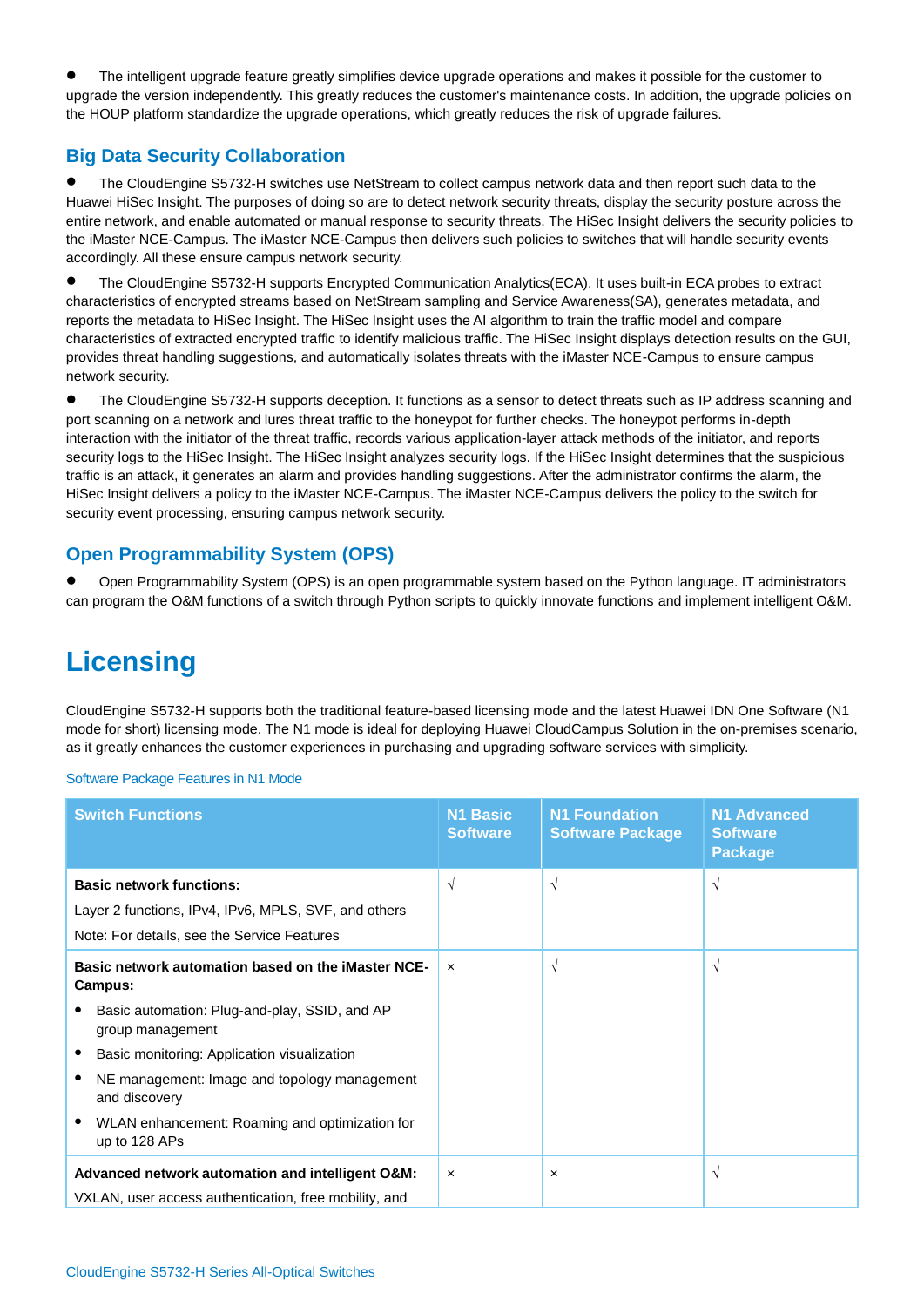| l Switch Functions .           | <b>N1 Basic</b><br><b>Software</b> | N1 Foundation<br><b>Software Package</b> | N1 Advanced<br><b>Software</b><br><b>Package</b> |
|--------------------------------|------------------------------------|------------------------------------------|--------------------------------------------------|
| Campus Insight basic functions |                                    |                                          |                                                  |

Note: Only V200R019C00 and later versions can support N1 mode

# **Product Specifications**

| <b>Item</b>                                       | CloudEngine S5732-H24S6Q                                                                                                                                                                                                     | CloudEngine S5732-H48S6Q                                                                                                                                                                                                                  |
|---------------------------------------------------|------------------------------------------------------------------------------------------------------------------------------------------------------------------------------------------------------------------------------|-------------------------------------------------------------------------------------------------------------------------------------------------------------------------------------------------------------------------------------------|
| Fixed port                                        | 20 x GE SFP ports, 4 x 10GE SFP+ ports, 6 x<br>40GE QSFP+ ports                                                                                                                                                              | 44 x GE SFP ports, 4 x 10GE SFP+ ports, 6 x<br>40GE QSFP+ ports                                                                                                                                                                           |
| Dimensions (W x D x<br>H)                         | 442 mm x 420 mm x 43.6 mm                                                                                                                                                                                                    | 442 mm x 420 mm x 43.6 mm                                                                                                                                                                                                                 |
| Chassis height                                    | 1 <sub>U</sub>                                                                                                                                                                                                               | 1 <sub>U</sub>                                                                                                                                                                                                                            |
| Chassis weight<br>(including packaging)           | 8.9 kg                                                                                                                                                                                                                       | 9.2 kg                                                                                                                                                                                                                                    |
| Power supply type                                 | 600 W AC (pluggable)<br>$\bullet$<br>1000 W DC (pluggable)<br>٠                                                                                                                                                              | 600 W AC (pluggable)<br>1000 W DC (pluggable)                                                                                                                                                                                             |
| Rated voltage range                               | AC input (600 W AC ): 100 V AC to 240 V<br>AC, 50/60 Hz<br>DC input (1000 W DC): -48 VDC to -60 V DC                                                                                                                         | AC input (600 W AC ): 100 V AC to 240 V<br>AC, 50/60 Hz<br>DC input (1000 W DC): -48 VDC to -60 V DC                                                                                                                                      |
| Maximum voltage<br>range                          | AC input (600 W AC ): 90 V AC to 290 V AC,<br>٠<br>45 Hz to 65 Hz<br>High-voltage DC input (600 W AC): 190 V<br>DC to 290 V DC (meeting 240 V high-voltage<br>DC certification)<br>DC input (1000 W DC): -36 V DC to -72V DC | AC input (600 W AC ): 90 V AC to 290 V AC,<br>٠<br>45 Hz to 65 Hz<br>High-voltage DC input (600 W AC): 190 V<br>DC to 290 V DC (meeting 240 V high-voltage<br>DC certification)<br>DC input (1000 W DC): -36 V DC to -72V DC<br>$\bullet$ |
| Maximum power<br>consumption                      | 229 W                                                                                                                                                                                                                        | 255W                                                                                                                                                                                                                                      |
| Noise                                             | Under normal temperature (sound power):<br>٠<br>65dB (A)<br>Under high temperature (sound power):<br>88dB (A)<br>Under normal temperature (sound pressure):<br>52dB (A)                                                      | Under normal temperature (sound power):<br>65dB (A)<br>Under high temperature (sound power):<br>٠<br>88dB (A)<br>Under normal temperature (sound pressure):<br>52dB (A)                                                                   |
| Operating<br>temperature                          | 0-1800 m altitude: -5 $\degree$ C to +45 $\degree$ C<br>1800-5000 m altitude: The operating<br>temperature reduces by 1°C every time the<br>altitude increases by 220 m.                                                     | 0-1800 m altitude: -5 $\degree$ C to +45 $\degree$ C<br>1800-5000 m altitude: The operating<br>٠<br>temperature reduces by 1°C every time the<br>altitude increases by 220 m.                                                             |
| Storage temperature                               | -40°C to +70°C                                                                                                                                                                                                               | -40°C to +70°C                                                                                                                                                                                                                            |
| Relative humidity                                 | 5% to 95% (non-condensing)                                                                                                                                                                                                   | 5% to 95% (non-condensing)                                                                                                                                                                                                                |
| Surge protection<br>specification (power<br>port) | AC power port: ±6 kV in differential mode, ±6<br>kV in common mode<br>DC power port: ±2 kV in differential mode, ±4<br>kV in common mode                                                                                     | AC power port: ±6 kV in differential mode, ±6<br>kV in common mode<br>DC power port: ±2 kV in differential mode, ±4<br>$\bullet$<br>kV in common mode                                                                                     |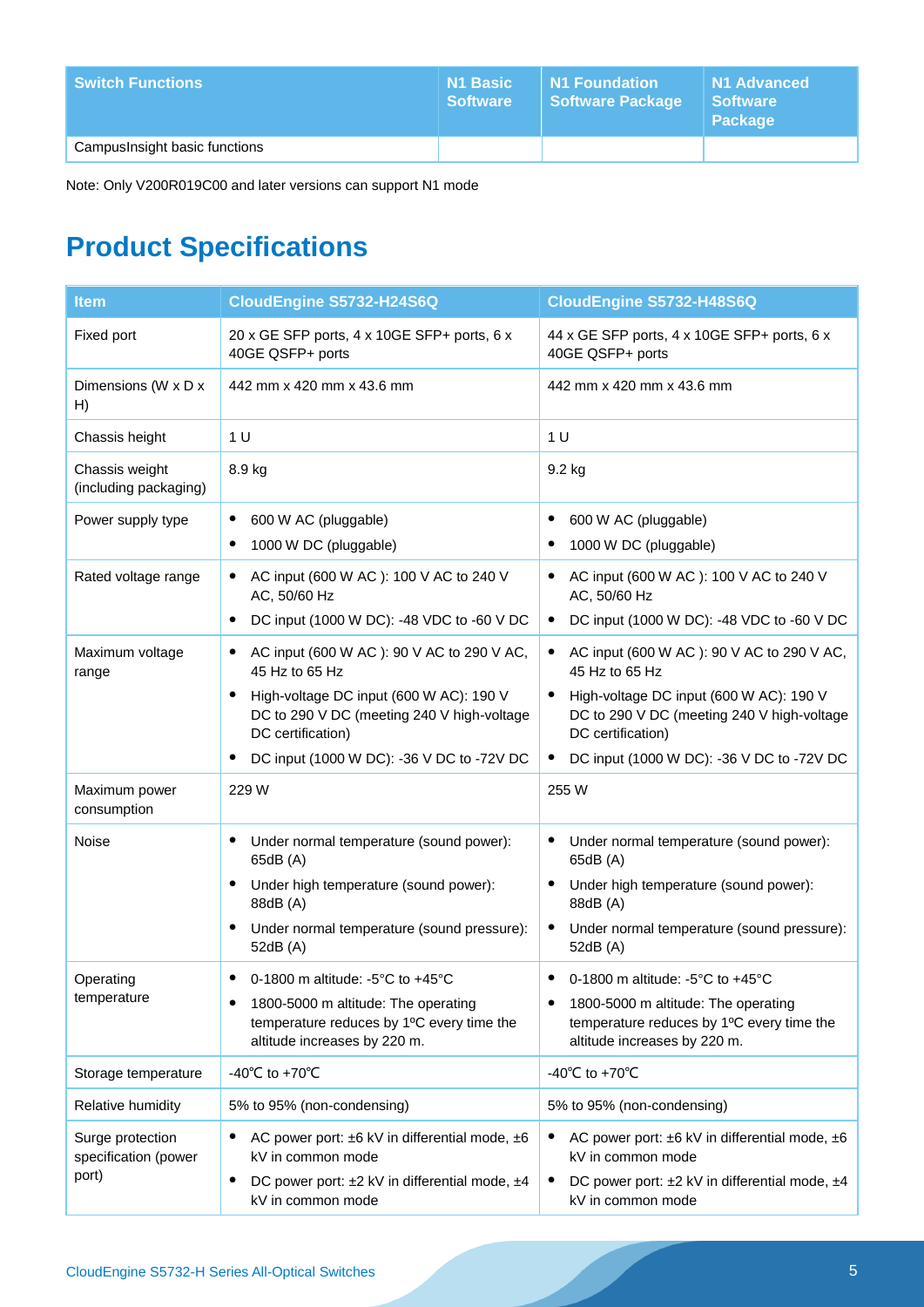| <b>Item</b>      | CloudEngine S5732-H24S6Q                                                          | CloudEngine S5732-H48S6Q                                                          |
|------------------|-----------------------------------------------------------------------------------|-----------------------------------------------------------------------------------|
| Heat dissipation | Air cooling heat dissipation, intelligent speed<br>adjustment, and pluggable fans | Air cooling heat dissipation, intelligent speed<br>adjustment, and pluggable fans |

## **Service Features**

Except for special instructions, the following features are supported by CloudEngine S5732-H with N1 basic software.

| <b>Feature</b>              | <b>Description</b>                                                                                       |
|-----------------------------|----------------------------------------------------------------------------------------------------------|
| <b>MAC</b> address<br>table | IEEE 802.1d standards compliance                                                                         |
|                             | 128K MAC address entries                                                                                 |
|                             | MAC address learning and aging                                                                           |
|                             | Static, dynamic, and blackhole MAC address entries                                                       |
|                             | Packet filtering based on source MAC addresses                                                           |
| <b>VLAN</b>                 | 4094 VLANs                                                                                               |
|                             | Guest VLAN and voice VLAN                                                                                |
|                             | <b>GVRP</b>                                                                                              |
|                             | <b>MUX VLAN</b>                                                                                          |
|                             | VLAN assignment based on MAC addresses, protocols, IP subnets, policies, and ports                       |
|                             | <b>VLAN</b> mapping                                                                                      |
| Wireless service            | AP access control, AP domain management, and AP configuration template management                        |
|                             | Radio management, unified static configuration, and dynamic centralized management                       |
|                             | WLAN basic services, QoS, security, and user management                                                  |
|                             | CAPWAP, tag/terminal location, and spectrum analysis                                                     |
| Ethernet loop               | RRPP ring topology and RRPP multi-instance                                                               |
| protection                  | Smart Link tree topology and Smart Link multi-instance, providing millisecond-level protection switching |
|                             | <b>SEP</b>                                                                                               |
|                             | ERPS (G.8032)                                                                                            |
|                             | BFD for OSPF, BFD for IS-IS, BFD for VRRP, and BFD for PIM                                               |
|                             | STP (IEEE 802.1d), RSTP (IEEE 802.1w), and MSTP (IEEE 802.1s)                                            |
|                             | BPDU protection, root protection, and loop protection                                                    |
| <b>MPLS</b>                 | MPLS L3VPN                                                                                               |
|                             | MPLS L2VPN (VPWS/VPLS)                                                                                   |
|                             | MPLS-TE                                                                                                  |
|                             | MPLS QoS                                                                                                 |
| IP routing                  | Static routes, RIP v1/2, RIPng, OSPF, OSPFv3, IS-IS, IS-ISv6, BGP, BGP4+, ECMP, routing policy           |
|                             | Up to 192K FIBv4 entries                                                                                 |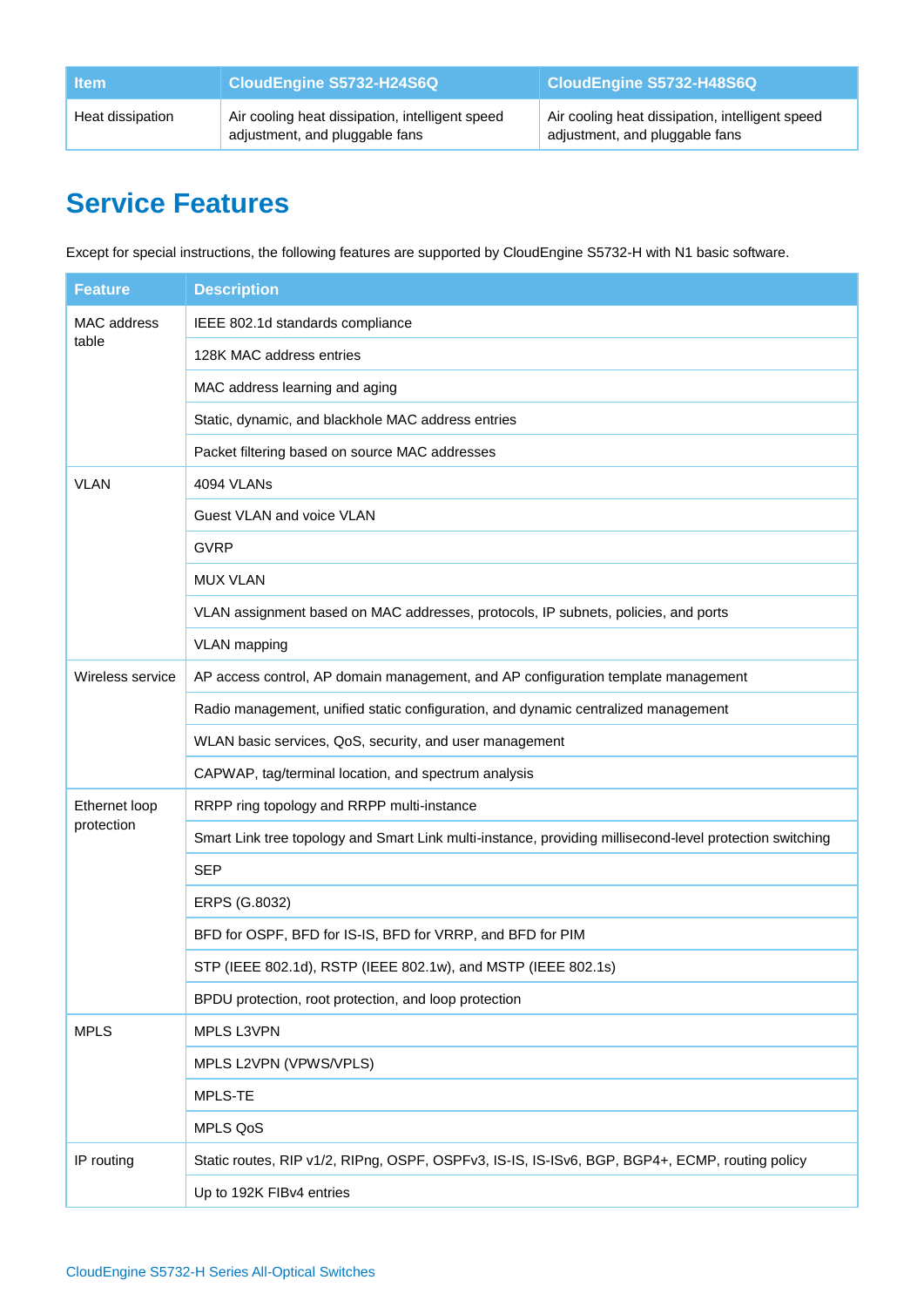| <b>Feature</b>   | <b>Description</b>                                                                                                                                                                                                              |
|------------------|---------------------------------------------------------------------------------------------------------------------------------------------------------------------------------------------------------------------------------|
|                  | Up to 80K FIBv6 entries                                                                                                                                                                                                         |
| Interoperability | VLAN-Based Spanning Tree (VBST), working with PVST, PVST+, and RPVST                                                                                                                                                            |
|                  | Link-type Negotiation Protocol (LNP), similar to DTP                                                                                                                                                                            |
|                  | VLAN Central Management Protocol (VCMP), similar to VTP                                                                                                                                                                         |
| IPv6 features    | Up to 80K ND entries                                                                                                                                                                                                            |
|                  | <b>PMTU</b>                                                                                                                                                                                                                     |
|                  | IPv6 Ping, IPv6 Tracert, and IPv6 Telnet                                                                                                                                                                                        |
|                  | ACLs based on source IPv6 addresses, destination IPv6 addresses, Layer 4 ports, or protocol types                                                                                                                               |
|                  | Multicast Listener Discovery snooping (MLDv1/v2)                                                                                                                                                                                |
|                  | IPv6 addresses configured for sub-interfaces, VRRP6, DHCPv6, and L3VPN                                                                                                                                                          |
| Multicast        | IGMP v1/v2/v3 snooping and IGMP fast leave                                                                                                                                                                                      |
|                  | Multicast forwarding in a VLAN and multicast replication between VLANs                                                                                                                                                          |
|                  | Multicast load balancing among member ports of a trunk                                                                                                                                                                          |
|                  | Controllable multicast                                                                                                                                                                                                          |
|                  | Port-based multicast traffic statistics                                                                                                                                                                                         |
|                  | IGMP v1/v2/v3, PIM-SM, PIM-DM, and PIM-SSM                                                                                                                                                                                      |
|                  | <b>MSDP</b>                                                                                                                                                                                                                     |
|                  | <b>MVPN</b>                                                                                                                                                                                                                     |
| QoS/ACL          | Rate limiting in the inbound and outbound directions of a port                                                                                                                                                                  |
|                  | Packet redirection                                                                                                                                                                                                              |
|                  | Port-based traffic policing and two-rate three-color CAR                                                                                                                                                                        |
|                  | Eight queues per port                                                                                                                                                                                                           |
|                  | DRR, SP and DRR+SP queue scheduling algorithms                                                                                                                                                                                  |
|                  | WRED                                                                                                                                                                                                                            |
|                  | Re-marking of the 802.1p and DSCP fields of packets                                                                                                                                                                             |
|                  | Packet filtering at Layer 2 to Layer 4, filtering out invalid frames based on the source MAC address,<br>destination MAC address, source IP address, destination IP address, TCP/UDP port number, protocol<br>type, and VLAN ID |
|                  | Queue-based rate limiting and shaping on ports                                                                                                                                                                                  |
| Security         | Hierarchical user management and password protection                                                                                                                                                                            |
|                  | DoS attack defense, ARP attack defense, and ICMP attack defense                                                                                                                                                                 |
|                  | Binding of the IP address, MAC address, port number, and VLAN ID                                                                                                                                                                |
|                  | Port isolation, port security, and sticky MAC                                                                                                                                                                                   |
|                  | MAC Forced Forwarding (MFF)                                                                                                                                                                                                     |
|                  | <b>Blackhole MAC address entries</b>                                                                                                                                                                                            |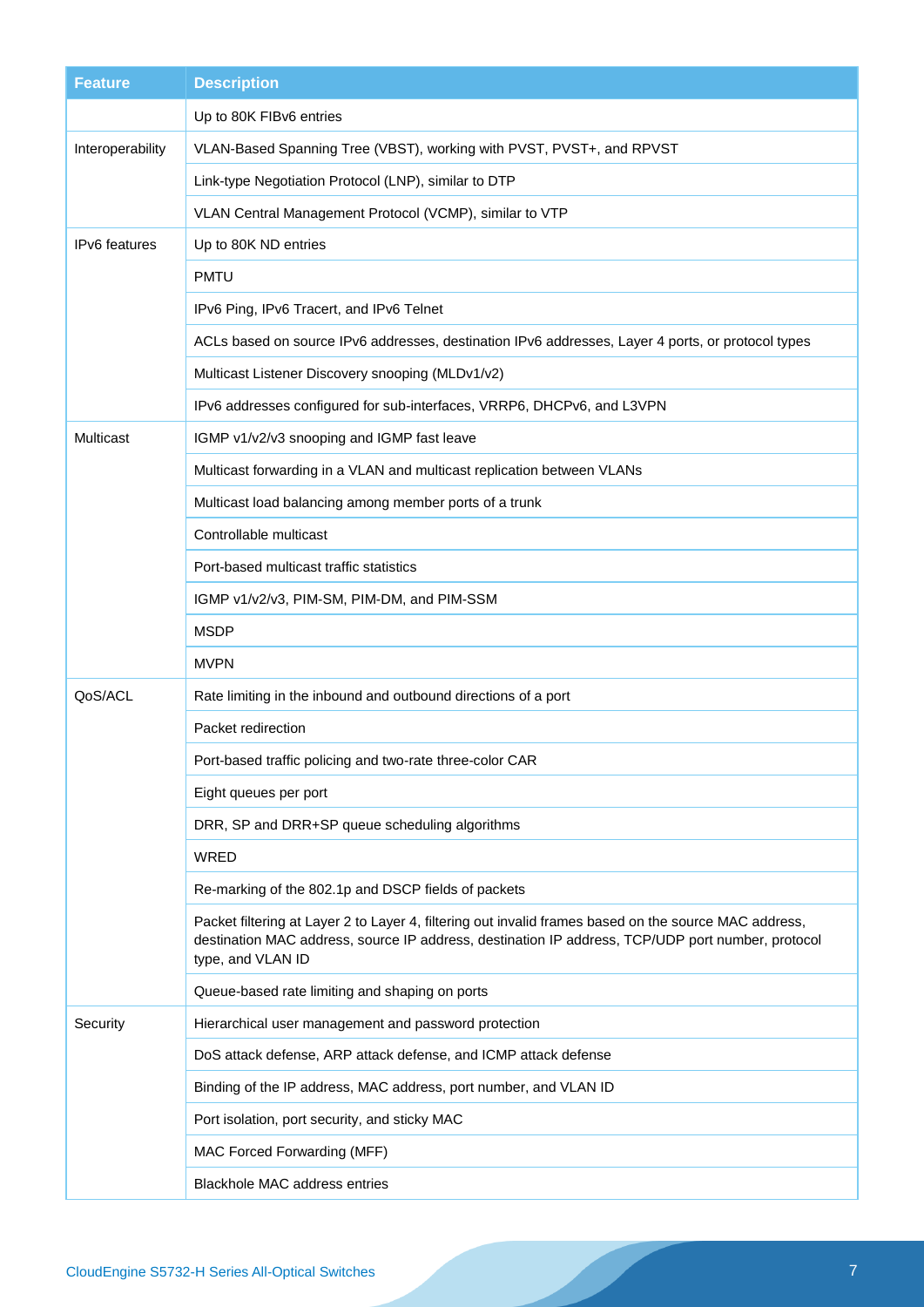| <b>Feature</b>                       | <b>Description</b>                                                                                                           |
|--------------------------------------|------------------------------------------------------------------------------------------------------------------------------|
|                                      | Limit on the number of learned MAC addresses                                                                                 |
|                                      | IEEE 802.1x authentication and limit on the number of users on a port                                                        |
|                                      | AAA authentication, RADIUS authentication, and HWTACACS authentication                                                       |
|                                      | <b>NAC</b>                                                                                                                   |
|                                      | SSH V <sub>2.0</sub>                                                                                                         |
|                                      | <b>HTTPS</b>                                                                                                                 |
|                                      | CPU protection                                                                                                               |
|                                      | <b>Blacklist and whitelist</b>                                                                                               |
|                                      | Attack source tracing and punishment for IPv6 packets such as ND, DHCPv6, and MLD packets                                    |
|                                      | Secure Boot                                                                                                                  |
|                                      | <b>IPSec</b>                                                                                                                 |
|                                      | <b>ECA</b>                                                                                                                   |
|                                      | Deception                                                                                                                    |
| Reliability                          | <b>LACP</b>                                                                                                                  |
|                                      | E-trunk                                                                                                                      |
|                                      | Ethernet OAM (IEEE 802.3ah and IEEE 802.1ag)                                                                                 |
|                                      | <b>ITU-Y.1731</b>                                                                                                            |
|                                      | <b>DLDP</b>                                                                                                                  |
|                                      | <b>LLDP</b>                                                                                                                  |
|                                      | BFD for BGP, BFD for IS-IS, BFD for OSPF, BFD for static route                                                               |
| VXLAN*                               | VXLAN L2 and L3 gateways                                                                                                     |
|                                      | Centralized and distributed gateway                                                                                          |
|                                      | <b>BGP-EVPN</b>                                                                                                              |
|                                      | Configured through the NETCONF protocol                                                                                      |
| <b>Super Virtual</b><br>Fabric (SVF) | Working as an SVF Parent to vertically virtualize downlink switches and APs as one device for<br>management.                 |
|                                      | A two-layer client architecture is supported.                                                                                |
|                                      | IGMP snooping can be enabled on access switches (ASs) and the maximum number of access users on<br>a port can be configured. |
|                                      | ASs can be independently configured. Services that are not supported by templates can be configured on<br>the parent.        |
|                                      | Third-party devices are allowed between SVF parent and clients.                                                              |
| <b>iPCA</b>                          | Directly coloring service packets to collect real-time statistics on the number of lost packets and packet<br>loss ratio     |
|                                      | Collection of statistics on the number of lost packets and packet loss ratio at network and device levels                    |
| <b>TWAMP</b>                         | Two-way IP link performance measurement                                                                                      |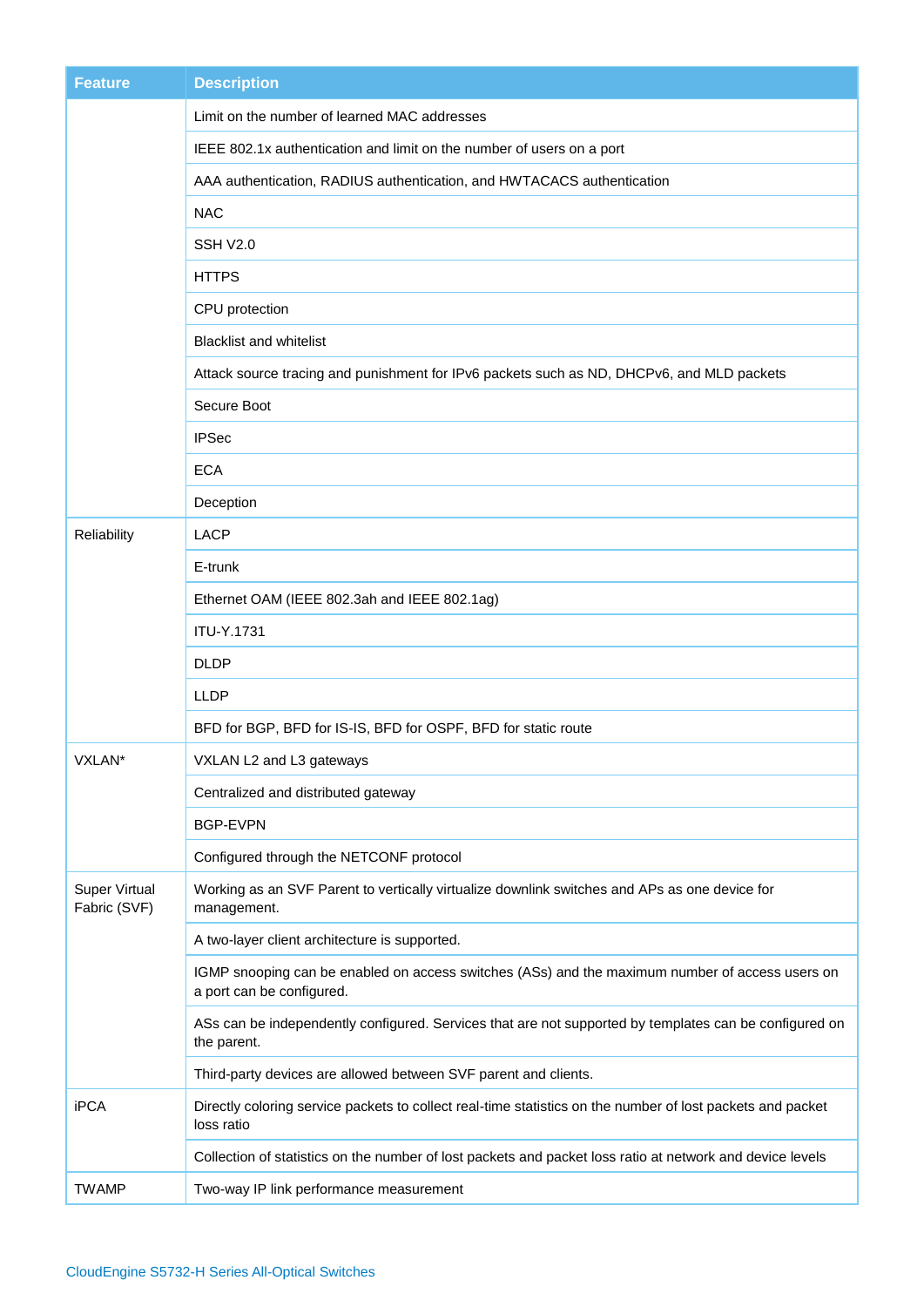| <b>Feature</b>                   | <b>Description</b>                                                                       |
|----------------------------------|------------------------------------------------------------------------------------------|
|                                  | Measurement on two-way packet delay, one-way packet loss rate, and one-way packet jitter |
| Management<br>and<br>maintenance | iStack, with up to 9 member switches in a stack                                          |
|                                  | SNMP v1/v2c/v3                                                                           |
|                                  | <b>RMON</b>                                                                              |
|                                  | Smart Application Control (SAC)                                                          |
|                                  | Web-based NMS                                                                            |
|                                  | System logs and alarms of different levels                                               |
|                                  | <b>GVRP</b>                                                                              |
|                                  | <b>MUX VLAN</b>                                                                          |
|                                  | <b>NetStream</b>                                                                         |
|                                  | Intelligent O&M                                                                          |

\*CloudEngine S5732-H series switches require the VXLAN license or N1 advanced software package to support the VXLAN feature.

## **Networking and Applications**

### **Large-Scale Enterprise Campus Network**

CloudEngine S5732-H series switches can be deployed at the access layer of a campus network to build a high-performance and highly reliable enterprise network.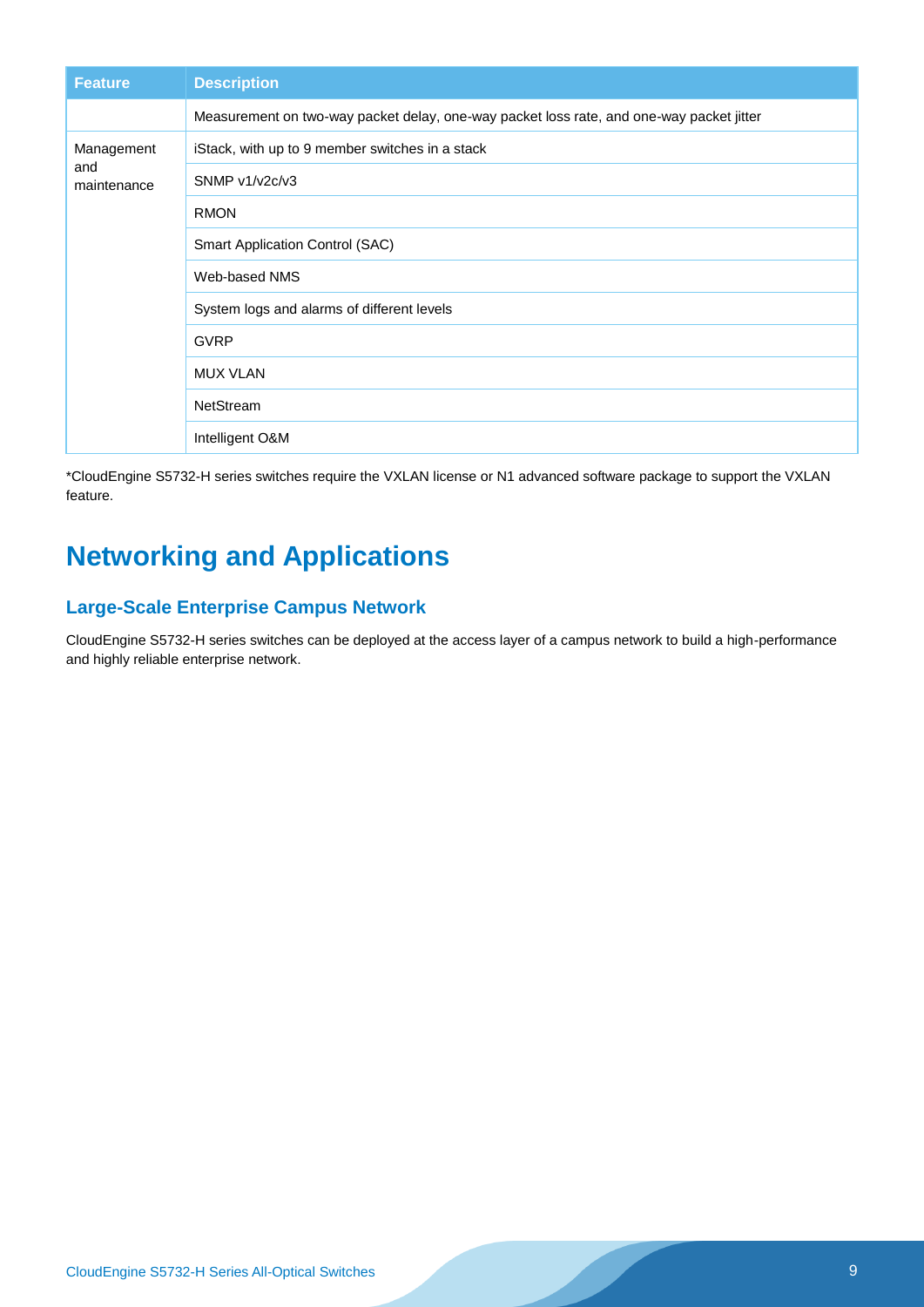

### **Small- or Medium-scale Enterprise Campus Network**

CloudEngine S5732-H series switches can be deployed at the aggregation layer of a campus network to build a highperformance, multi-service, and highly reliable enterprise network.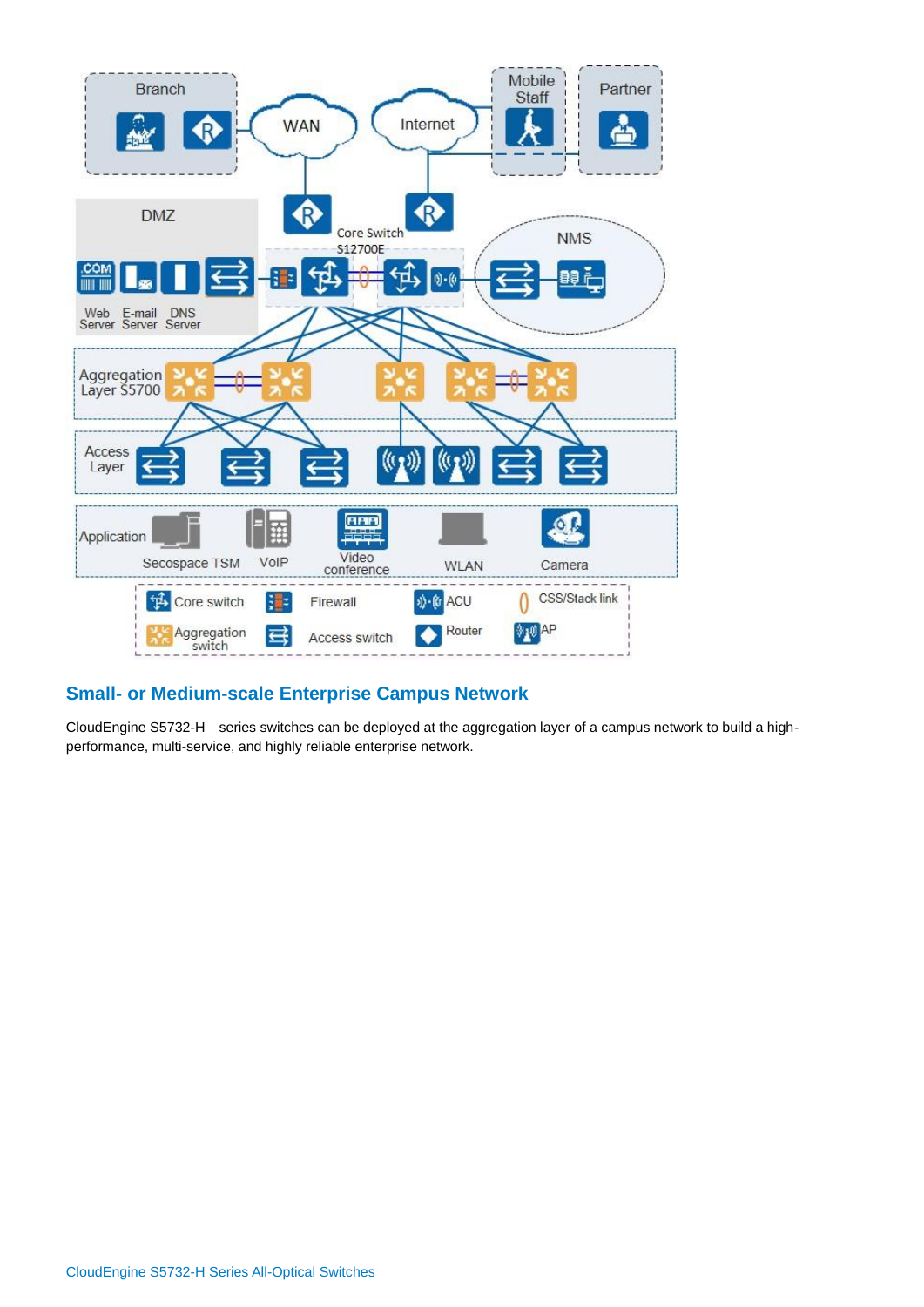

### **Small-scale Enterprise Campus Network**

With powerful aggregation and routing capabilities of CloudEngine S5732-H series switches make them suitable for use as core switches in a small-scale enterprise network. Two or more S5732-H switches use iStack technology to ensure high reliability. They provide a variety of access control policies to achieve centralized management and simplify configuration.



#### **Application on a MAN**

CloudEngine S5732-H series switches can be deployed at the access layer of a MAN(Metropolitan Area Network) to build a high-performance, multi-service, and highly reliable ISP MAN network.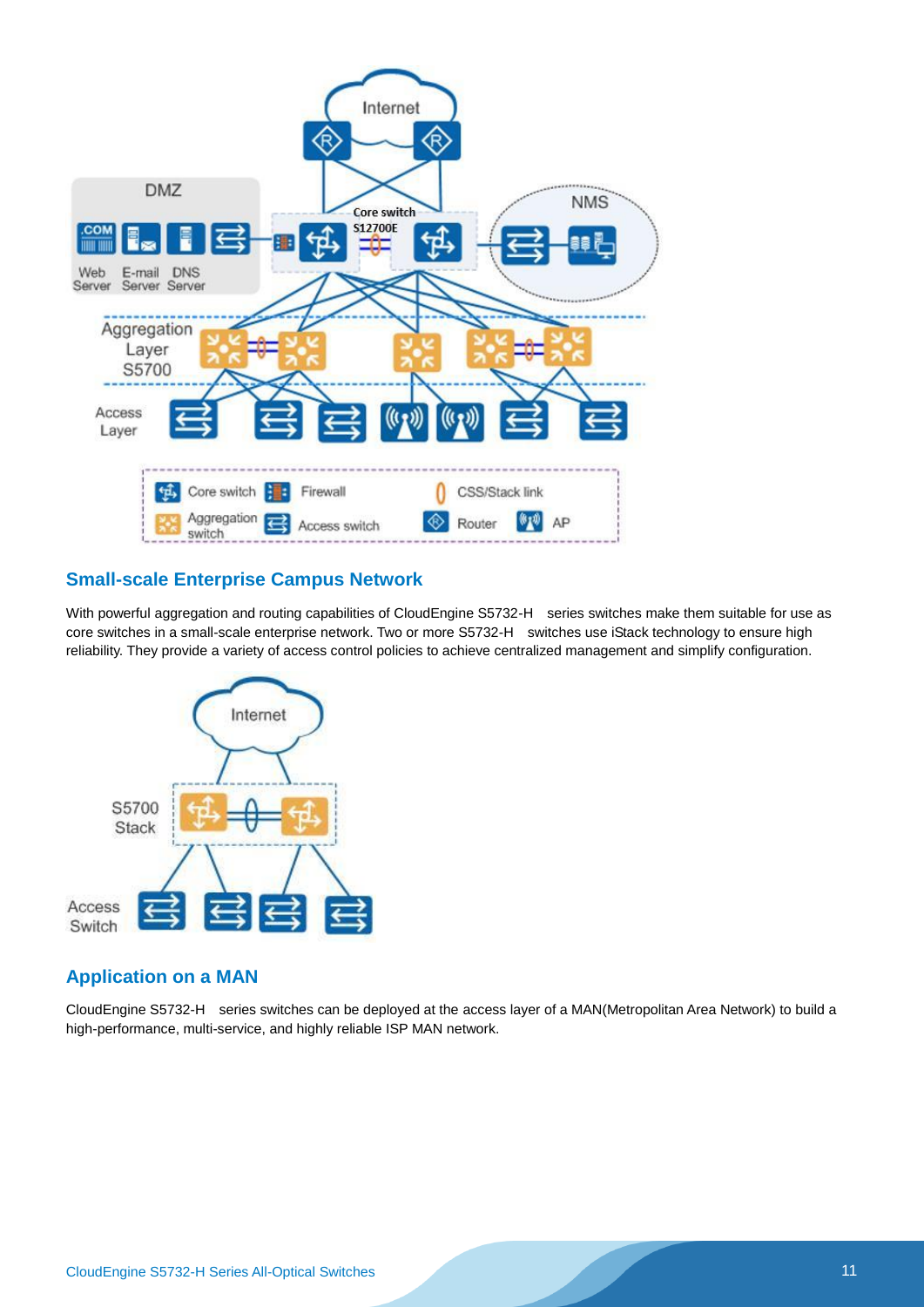

### **Application in Public Cloud**

CloudCampus Solution is a network solution suite based on Huawei public cloud. CloudEngine S5732-H series switches can be located at the access layer.

The switches are plug-and-play. They go online automatically after being powered on and connected with network cables, without the need for complex configurations. The switches can connect to the management and control system (CloudCampus@AC-Campus for switches running V200R019C00 and earlier versions; iMaster NCE-Campus for switches running V200R019C10 and later versions), and use bidirectional certificate authentication to ensure management channel security. The switches provide the NETCONF and YANG interfaces, through which the management and control system delivers configurations to them. In addition, remote maintenance and fault diagnosis can be performed on the management and control system.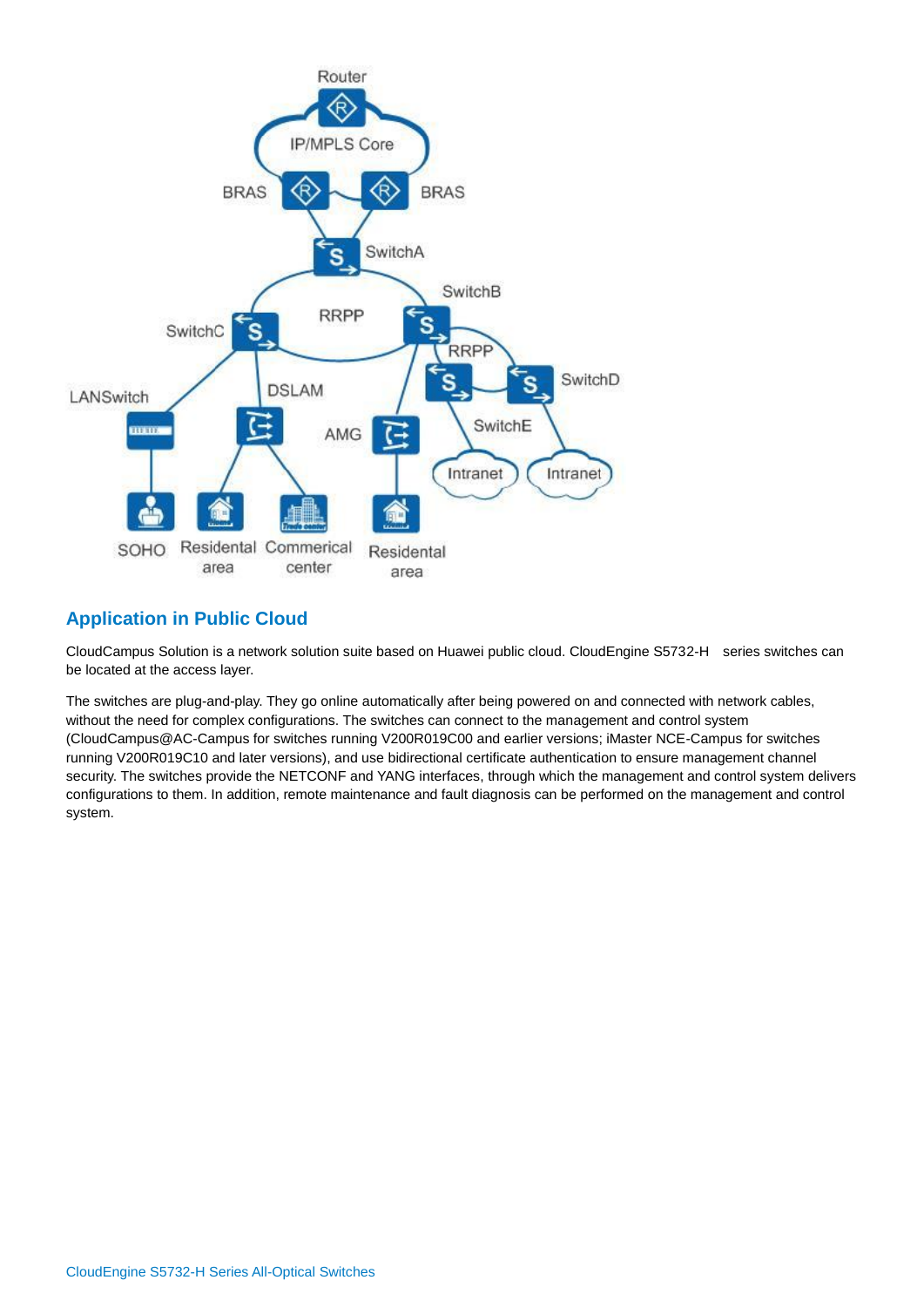

## **Ordering Information**

The following table lists ordering information of the CloudEngine S5732-H series switches.

| <b>Model</b>                | <b>Product Description</b>                                                                                       |
|-----------------------------|------------------------------------------------------------------------------------------------------------------|
| CloudEngine<br>S5732-H24S6Q | CloudEngine S5732-H24S6Q (20 x GE SFP ports, 4 x 10GE SFP+ ports, 6 x 40GE QSFP+ ports,<br>without power module) |
| CloudEngine<br>S5732-H48S6Q | CloudEngine S5732-H48S6Q (44 x GE SFP ports, 4 x 10GE SFP+ ports, 6 x 40GE QSFP+ ports,<br>without power module) |
| PAC600S12-CB                | 600W AC power module                                                                                             |
| PDC1000S12-DB               | 1000W DC power module                                                                                            |
| FAN-031A-B                  | Fan module                                                                                                       |
| $L-1AP-S57$                 | Wireless Access Controller AP Resource License-1AP<br>S57 Series.                                                |